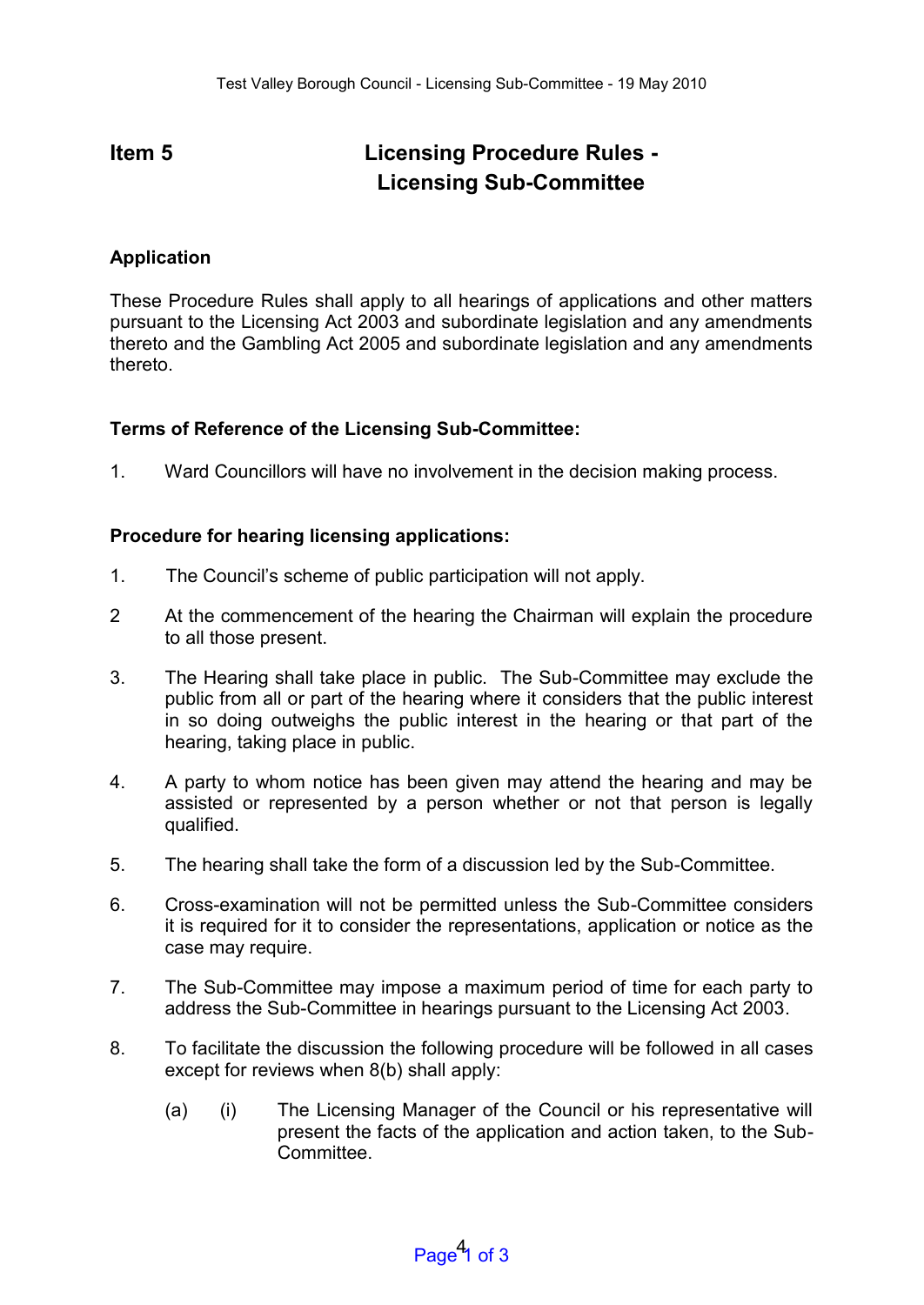- (ii) The Applicant or his representative may address the Sub-**Committee**
- (iii) Other parties may address the Sub-Committee in the following order

Responsible authorities

Interested parties

- (b) (i) The Licensing Manager of the Council or his representative will present the facts of the review and action taken, to the Sub-**Committee** 
	- (ii) The person requesting the review may address the Sub-**Committee**
	- (iii) The licence holder may address the Sub-Committee
	- (iv) Other parties may address the Sub-Committee in the following order

Responsible authorities

Interested parties

- 9. The Sub-Committee may permit the applicant or any party to question any other party.
- 10. The Members of the Sub-Committee may ask any questions of the Licensing Manager or his representative, or of any party or other person appearing at the hearing.
- 11. Documentary or other evidence may be produced at the hearing with the consent of all the parties.
- 12. Where a party fails to attend or be represented and the Sub-Committee considers it necessary in the public interest it may adjourn the hearing to a specified date or hold the hearing in a party's absence.
- 13. The Sub-Committee may require any person attending the hearing who in their opinion is behaving in a disruptive manner to leave the hearing and refuse to permit that person to return or permit him to return only on such conditions as the Sub-Committee may specify. Any such person may submit to the Sub-Committee in writing before the end of the hearing any information which he would have been entitled to give orally had he not been required to leave.
- 14. The Sub-Committee may ask questions of its legal adviser.
- 15. The Sub-Committee will deliberate in private.